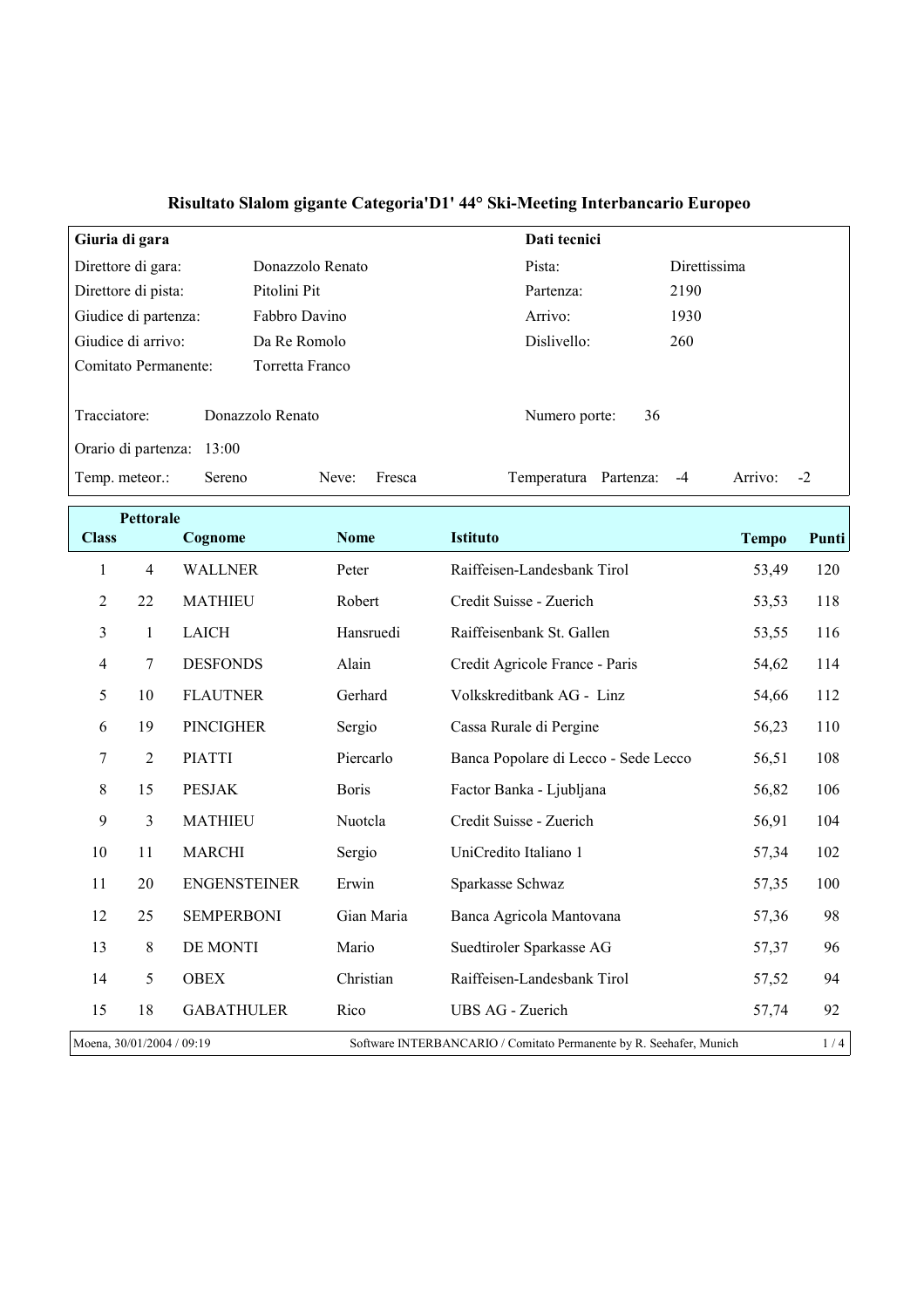|                                                                                                  | Pettorale |                   |             |                                        |              |       |
|--------------------------------------------------------------------------------------------------|-----------|-------------------|-------------|----------------------------------------|--------------|-------|
| <b>Class</b>                                                                                     |           | Cognome           | <b>Nome</b> | <b>Istituto</b>                        | <b>Tempo</b> | Punti |
| 16                                                                                               | 14        | <b>INVERNIZZI</b> | Lavinio     | CRAL Banca Popolare di Bergamo Cred.   | 58,00        | 90    |
| 17                                                                                               | 6         | <b>WUERMLI</b>    | Alwin       | Schweizerische Nationalbank            | 58,90        | 88    |
| 18                                                                                               | 21        | <b>DEMETZ</b>     | Gerhard     | Cassa Raiffeisen di Selva Gardena      | 59,12        | 86    |
| 19                                                                                               | 31        | <b>TSCHARNER</b>  | Richard     | Graubuendner Kantonalbank - Chur       | 59,35        | 84    |
| 20                                                                                               | 17        | <b>NAVA</b>       | Giancarlo   | Banca Popolare di Lecco - Sede Lecco   | 59,42        | 82    |
| 21                                                                                               | 32        | <b>DAPFER</b>     | Hans        | Sparkasse Bad Toelz-Wolfratshausen     | 59,59        | 80    |
| 22                                                                                               | 30        | <b>KESSLER</b>    | Peter       | Suedtiroler Sparkasse AG               | 59,63        | 78    |
| 23                                                                                               | 27        | <b>MORANDI</b>    | Angelo      | Credit Suisse - Zuerich                | 59,74        | 76    |
| 24                                                                                               | 24        | <b>ROSSI</b>      | Fabio       | Banca Toscana - Firenze                | 1:00,30      | 74    |
| 25                                                                                               | 51        | <b>MARTI</b>      | Werner      | Julius Baer - Zuerich                  | 1:00,91      | 72    |
| 26                                                                                               | 23        | <b>ALAGGIO</b>    | Carlo       | <b>BNL Squadra Nazionale</b>           | 1:00,95      | 70    |
| 27                                                                                               | 33        | <b>LAZAR</b>      | Jani        | Nova Ljubljanska Banka - Ljubljana     | 1:01,18      | 68    |
| 28                                                                                               | 40        | <b>SCHOTT</b>     | Rudi        | Bayerische Hypo- und Vereinsbank - Mün | 1:01,22      | 66    |
| 29                                                                                               | 45        | <b>GULLINO</b>    | Walter      | Gruppo banca Lombarda - Brescia        | 1:01,35      | 64    |
| 30                                                                                               | 26        | <b>VERDI</b>      | Giancarlo   | Banca Popolare di Vicenza - Vicenza    | 1:01,46      | 62    |
| 31                                                                                               | 55        | <b>SEDITA</b>     | Michele     | Area Banca SpA                         | 1:01,79      | 60    |
| 32                                                                                               | 53        | <b>LARSEN</b>     | Tom         | Union Bank of Norway - Oslo            | 1:01,83      | 58    |
| 33                                                                                               | 41        | <b>KLIMOVS</b>    | Valentins   | Hansa Bank AS                          | 1:01,98      | 56    |
| 34                                                                                               | 59        | <b>ARTUFEL</b>    | Georges     | Caisse d'Epargne de France ASCEF       | 1:02,36      | 54    |
| 35                                                                                               | 38        | <b>PODETTI</b>    | Paolo       | UniCredito Italiano 1                  | 1:02,45      | 52    |
| 36                                                                                               | 29        | <b>OLLIVIER</b>   | Silvano     | UniCredito Italiano 1                  | 1:02,64      | 50    |
| 37                                                                                               | 36        | <b>DOLD</b>       | Ludwig      | Bayerische Hypo- und Vereinsbank - Mün | 1:02,68      | 48    |
| 38                                                                                               | 16        | <b>BARATTO</b>    | Silvio      | Banca Popolare di Vicenza - Vicenza    | 1:02,73      | 46    |
| 39                                                                                               | 34        | <b>HENSEL</b>     | Guenther    | Bayerische Hypo- und Vereinsbank - Mün | 1:02,77      | 44    |
| 40                                                                                               | 37        | EGGER             | Manfred     | UBS AG - Zuerich                       | 1:02,91      | 42    |
| 41                                                                                               | 69        | <b>SCHWEIZER</b>  | Werner      | UBS AG - Zuerich                       | 1:03,34      | 40    |
| 42                                                                                               | 39        | <b>FELLNER</b>    | Hermann     | Stadtsparkasse Muenchen                | 1:03,46      | 38    |
| 43                                                                                               | 88        | <b>TONIOLO</b>    | Piergiorgio | UniCredito Italiano 2                  | 1:03,54      | 36    |
| 44                                                                                               | 44        | <b>BERGER</b>     | Robert      | Raiffeisen-Bausparkasse - Wien         | 1:04,08      | 34    |
| 45                                                                                               | 28        | <b>CANTONI</b>    | Sergio      | Credito Valtellinese - Sondrio         | 1:04,09      | 32    |
| 46                                                                                               | 58        | <b>FABJAN</b>     | Livio       | Banca Intesa 1                         | 1:04,11      | 30    |
| 47                                                                                               | 43        | <b>BURLONE</b>    | Luigi       | Gruppo banca Lombarda - Brescia        | 1:04,74      | 28    |
| 48                                                                                               | 67        | <b>GATTERER</b>   | Erich       | Suedtiroler Volksbank - Brixen         | 1:04,88      | 26    |
| Moena, 30/01/2004 / 09:19<br>Software INTERBANCARIO / Comitato Permanente by R. Seehafer, Munich |           |                   |             | 2/4                                    |              |       |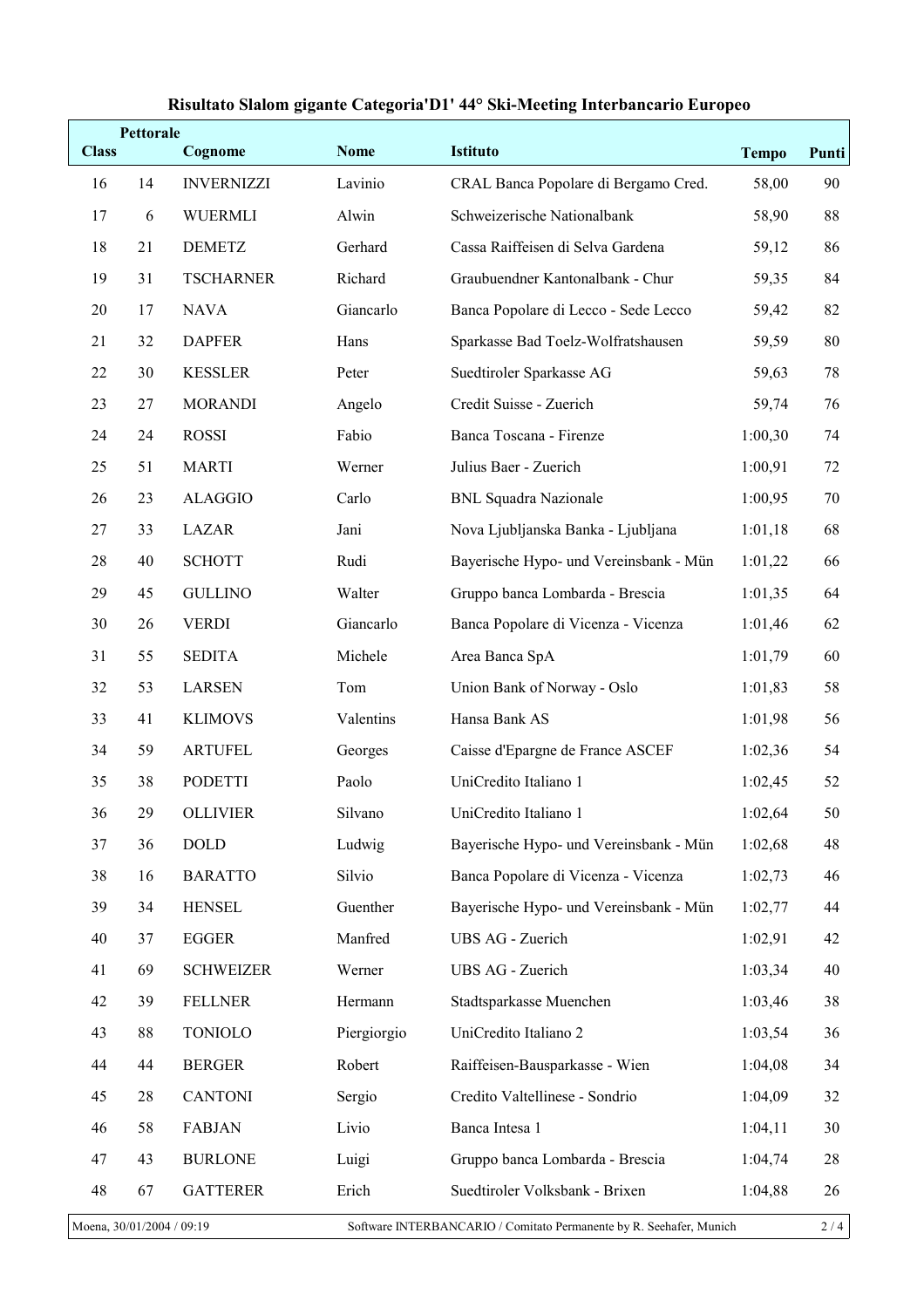| <b>Class</b> | <b>Pettorale</b> | Cognome             | <b>Nome</b>  | <b>Istituto</b>                        | <b>Tempo</b> | Punti          |
|--------------|------------------|---------------------|--------------|----------------------------------------|--------------|----------------|
| 48           | 48               | <b>BARDELLA</b>     | Alvise       | Banca Popolare di Lecco - Sede Lecco   | 1:04,88      | 26             |
| 50           | 35               | <b>GOLDONI</b>      | Velis        | UniCredito Italiano 1                  | 1:05,14      | 22             |
| 51           | 49               | <b>SUSEC</b>        | Tone         | Nova Ljubljanska Banka - Ljubljana     | 1:05,35      | 20             |
| 52           | 103              | <b>MARINO</b>       | Edoardo      | Suedtiroler Sparkasse AG               | 1:05,64      | 18             |
| 53           | 77               | <b>MOSER</b>        | Fritz        | DZ Bank Bayern - Muenchen              | 1:05,92      | 16             |
| 53           | 71               | <b>TARQUINI</b>     | Giorgio      | Banca Intesa 1                         | 1:05,92      | 16             |
| 55           | 74               | <b>DORINO</b>       | Aondio       | <b>Bank Vontobel AG</b>                | 1:06,28      | 12             |
| 56           | 54               | <b>GIRARDI</b>      | Lucillo      | Banca Agricola Mantovana               | 1:06,43      | 10             |
| 57           | 63               | <b>BERRETH</b>      | Thomas       | Landesbank Baden-Wuerttemberg I        | 1:06,75      | $\,8\,$        |
| 58           | 56               | <b>JALKANEN</b>     | Erkki        | Nordea                                 | 1:06,93      | 6              |
| 59           | 61               | <b>GIUDICI</b>      | Antonio      | Sanpaolo IMI SpA - Torino              | 1:07,08      | $\overline{4}$ |
| 60           | 87               | <b>MOSCA</b>        | Paolo        | UniCredito Italiano 2                  | 1:07,47      | $\overline{2}$ |
| 61           | 52               | <b>BERGONZINI</b>   | Giorgio      | UniCredito Italiano 2                  | 1:07,69      | $\mathbf{1}$   |
| 62           | 90               | <b>HUBER</b>        | Arnold       | Deutsche Bundesbank                    | 1:07,79      | $\mathbf{1}$   |
| 63           | 85               | <b>ROSNOBLET</b>    | Roland       | Credit Agricole France - Paris         | 1:07,83      | $\mathbf{1}$   |
| 64           | 66               | <b>SAVIN</b>        | Lorenzo      | Banca Intesa 1                         | 1:07,89      | $\mathbf{1}$   |
| 65           | 65               | <b>FORTI</b>        | Alberto      | Banca Toscana - Firenze                | 1:08,45      | $\mathbf{1}$   |
| 66           | 98               | <b>RENOUD-GENTY</b> | Bernard      | Caisse d'Epargne de France ASCEF       | 1:08,58      | $\mathbf{1}$   |
| 67           | 82               | <b>ALFIERI</b>      | Fabio        | Banca Popolare 'Emilia Romagna         | 1:08,63      | $\mathbf{1}$   |
| 68           | 86               | PFENNIG             | Klaus        | Kreissparkasse Siegburg                | 1:08,93      | $\mathbf{1}$   |
| 69           | 46               | RAMM                | Willi        | Bayerische Hypo- und Vereinsbank 2 - M | 1:09,02      | 1              |
| 70           | 89               | <b>TESTA</b>        | Claudio      | Sanpaolo IMI SpA - Torino              | 1:09,94      | $\mathbf{1}$   |
| 71           | 84               | <b>ANDRESEN</b>     | Jan Henrik   | Nordea - Oslo                          | 1:09,96      | $\mathbf{1}$   |
| 72           | 78               | <b>PIVA</b>         | Roberto      | Cassa Rurale di Pergine                | 1:10,02      | $\mathbf{1}$   |
| 73           | 76               | MIKLAVCIC           | <b>Boris</b> | Factor Banka - Ljubljana               | 1:10,18      | $\mathbf{1}$   |
| 74           | 68               | <b>SARAPATKA</b>    | Emil         | Sparkasse Reutte                       | 1:10,62      | $\mathbf{1}$   |
| 75           | 92               | <b>WINIGE</b>       | Michal       | Czech National Bank                    | 1:11,20      | $\mathbf{1}$   |
| 76           | 62               | <b>KOROSEC</b>      | Marjan       | Nova Kreditna Banka - Maribor          | 1:11,72      | $\mathbf{1}$   |
| 77           | 91               | <b>LARENTIS</b>     | Willi        | Banca di Trento e Bolzano 1            | 1:12,21      | $\mathbf{1}$   |
| 78           | 93               | <b>LEHMANN</b>      | Thomas       | Banque Cantonal Vaudoise - Lausanne    | 1:12,32      | $\mathbf{1}$   |
| 79           | 95               | SIGNORELLI          | Lorenzo      | Sanpaolo IMI SpA - Torino              | 1:12,77      | 1              |
| 80           | 101              | PINI                | Gianfranco   | Corner Banca S. A.                     | 1:13,65      | $\mathbf{1}$   |
| 81           | 75               | DE VITA             | Giorgio      | Cassa di Ris. di Pistoia e Pescia      | 1:15,79      | 1              |
|              |                  |                     |              |                                        |              |                |